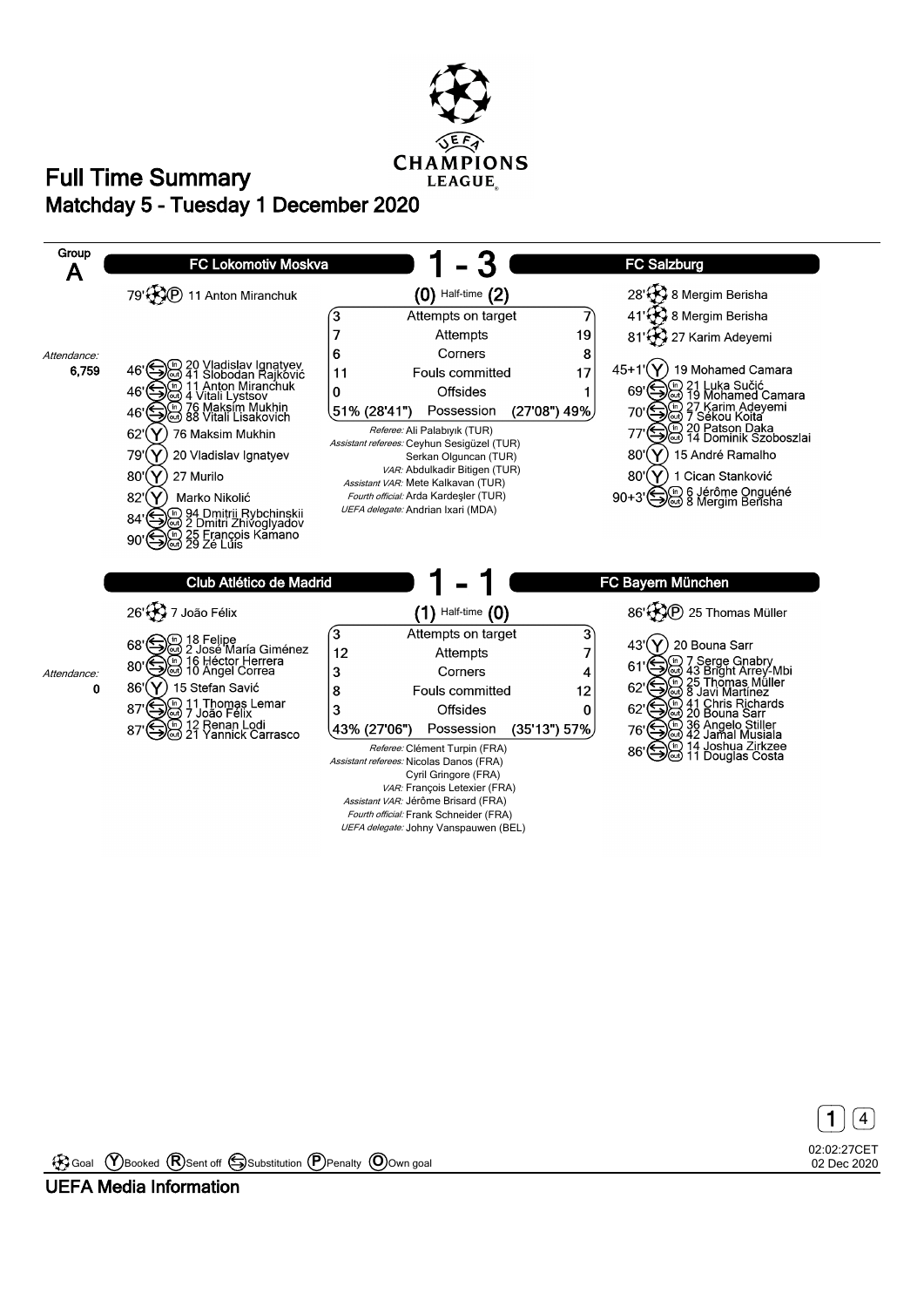





Goal **Y** Booked **R** Sent off Substitution **P** Penalty **O** Own goal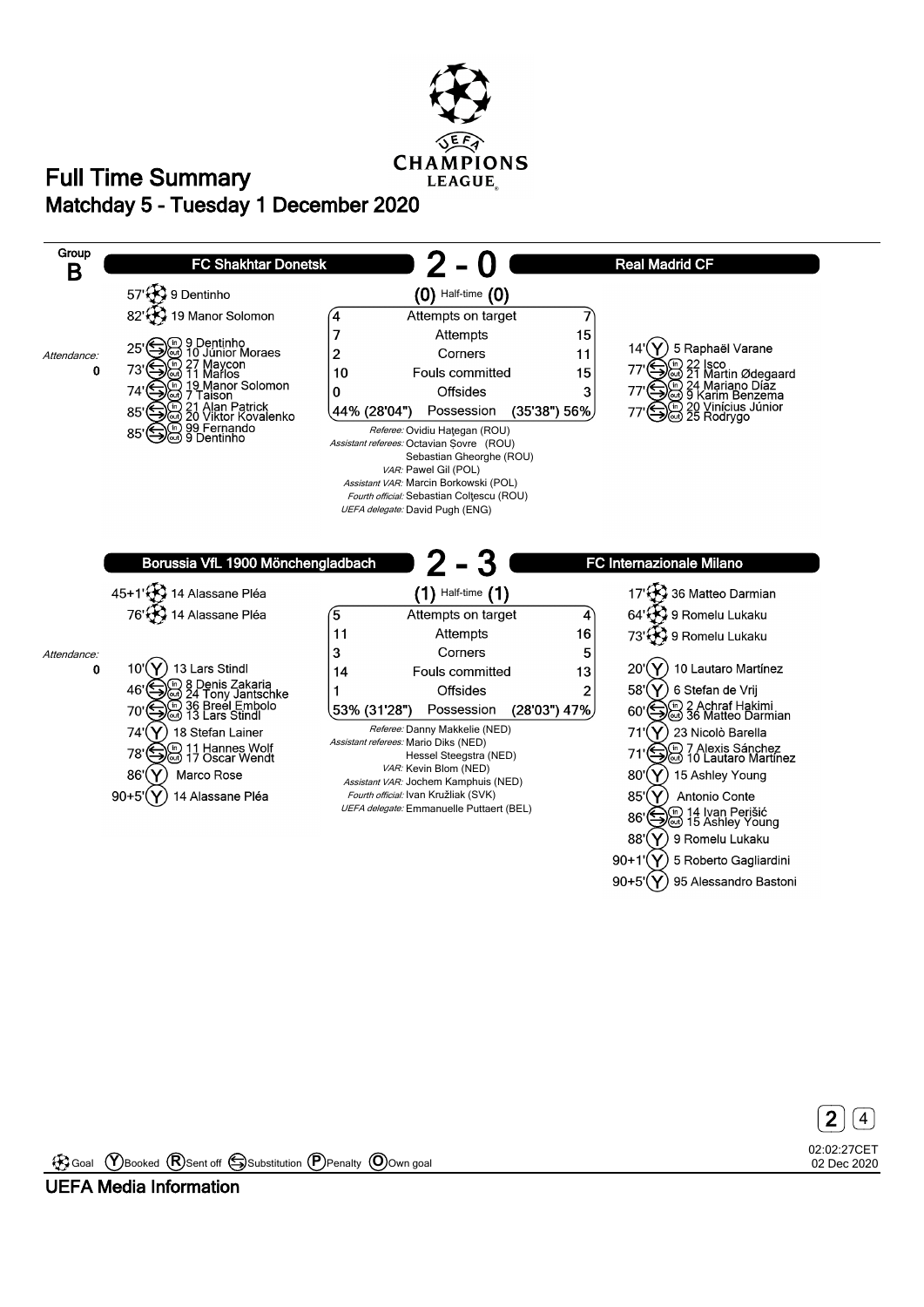